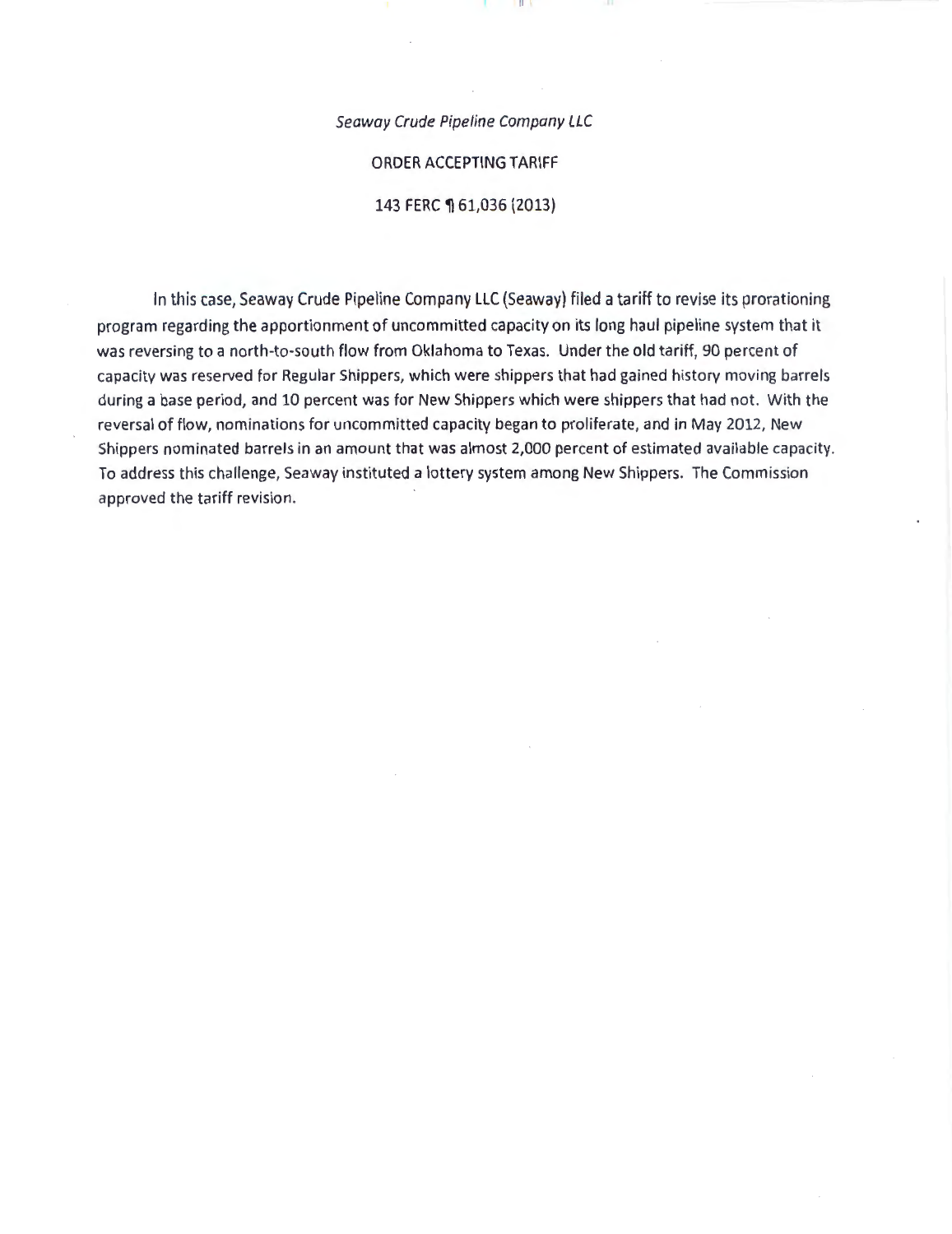# 143 FERC **161,036** UNITED STATES OF AMERICA FEDERAL ENERGY REGULATORY COMMISSION

Before Commissioners: Jon Wellinghoff, Chairman; Philip D. Moeller, John R. Norris, Cheryl A. LaFleur, and Tony Clark.

Seaway Crude Pipeline Company LLC Docket-No. IS 13-203-000

## ORDER ACCEPTING TARIFF

(Issued April 12, 2013)

1. On March 13,2013, Seaway Crude Pipeline Company LLC (Seaway) filed FERC Tariff No. 2.3.0,<sup>1</sup> proposing an effective date of April 15, 2013. Seaway is a 50/50 joint venture of Enterprise Products Partners L.P. (Enterprise) and Enbridge Energy Partners, L.P. The tariff revises Seaway's current prorationing rules and implements a lottery mechanism for the allocation of uncommitted capacity on Seaway's Longhaul System? The Commission accepts Seaway's FERC Tariff No. 2.3.0 to become effective April 15, 2013.

## **Background**

2. In early 2012, Seaway undertook a reversal of its Longhaul System and began providing the current north-to-south transportation service in May 2012. Seaway states pipeline capacity depends on the type and mix of crude oil transported and that although Seaway expected an initial capacity of 150,000 barrels per day (bpd), actual throughput averaged only approximately 132,000 bpd from May 2012 through December 2012. Seaway added pump stations in January 2013 and expects to place in service a 65-mile lateral from Jones Creek to the Enterprise ECHO terminal in Houston, Texas, in late 2013 . Seaway states it plans to commence service in January 2014 using expansion capacity by completing a 30-inch loop pipeline of its Longhaul System and an 85-mile

<sup>2</sup> Seaway's Longhaul System is its 512-mile, 30-inch diameter pipeline between Cushing, Oklahoma, and Seaway's Jones Creek terminal located near Freeport, Texas.

<sup>&</sup>lt;sup>1</sup> Seaway Crude Pipeline Company LLC, FERC Oil Tariff, Rates, Rules, & Regs. FERC No. 2.3.0. 2.3 .0.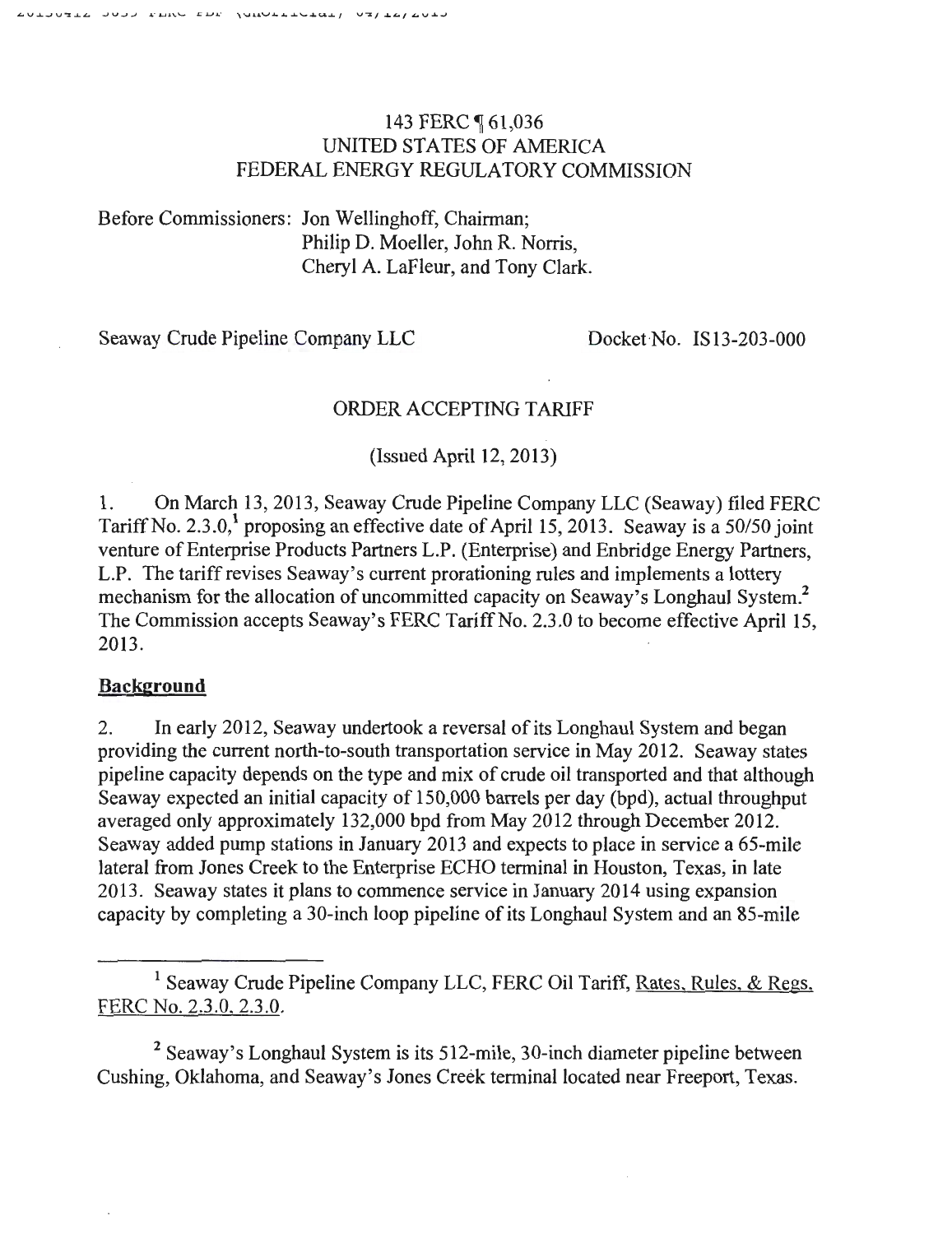Docket No. IS13-203-000 - 2 -

lateral to the Beaumont/Port Arthur, Texas area. Once the planned expansions begin service, Seaway anticipates capacity will increase to approximately 850,000 bpd.

### **Instant Filing**

3. Seaway states that when its pipeline is in allocation, it first allocates 90 percent of the available capacity to Regular Shippers (shippers who have gained history moving barrels during a base period consisting of the previous consecutive twelve months), and allocates the remaining ten percent to New Shippers. Seaway states the purpose of its tariff filing is to amend the current allocation procedures to reduce the proliferation of New Shippers and over-nominations on its pipeline. Seaway states in May 2012, there were five New Shippers who submitted nominations totaling 4.4 million barrels, representing in excess of300 percent of the estimated available capacity. As of March 2013, Seaway states almost 200 potential New Shippers nominated over 1.5 billion barrels, representing almost 2,000 percent of estimated available capacity.

4. Seaway states the impact of this escalating increase in New Shippers on the allocation of the 10 percent to these shippers: (1) resulted in substantial speculation and market uncertainty in the nomination process; (2) made it impossible for New Shippers to satisfy the minimum monthly tender requirement of  $60,000$  barrels;<sup>3</sup> and (3) created substantial and time-consuming administrative burdens and pipeline inefficiencies. Seaway states that before the number of New Shippers dramatically increased, Seaway informally allowed New Shippers to aggregate their barrels to meet the monthly minimum tender requirement of 60,000 barrels. Also, Seaway states it recently accelerated the date by which shippers must submit nominations from the  $25<sup>th</sup>$  to the 15<sup>th</sup> day of the preceding month to allow more time to administer its manual nomination and allocation process. 4

5. Given current circumstances, Seaway states it has now determined that further action is necessary and proposes to implement a fair and functional allocation procedure to assure that available walk-up capacity is ultimately available to those New Shippers whose long term interests and goals are to become Regular Shippers. Accordingly, Seaway proposes to implement a lottery mechanism using a software-generated random process to establish a fair and non-discriminatory method of allocating the number of minimum volume tenders (60,000 barrels per month) available to New Shippers. Seaway

4 Docket No. IS13-162-000, filed February 19, 2013, went into effect by operation of law on March 15, 2013, prior to the filing in the instant proceeding.

<sup>&</sup>lt;sup>3</sup> Under Seaway's existing tariff the "Minimum Volume" is defined as a minimum continuous volume of 60,000 barrels of Crude Petroleum received or delivered at one time.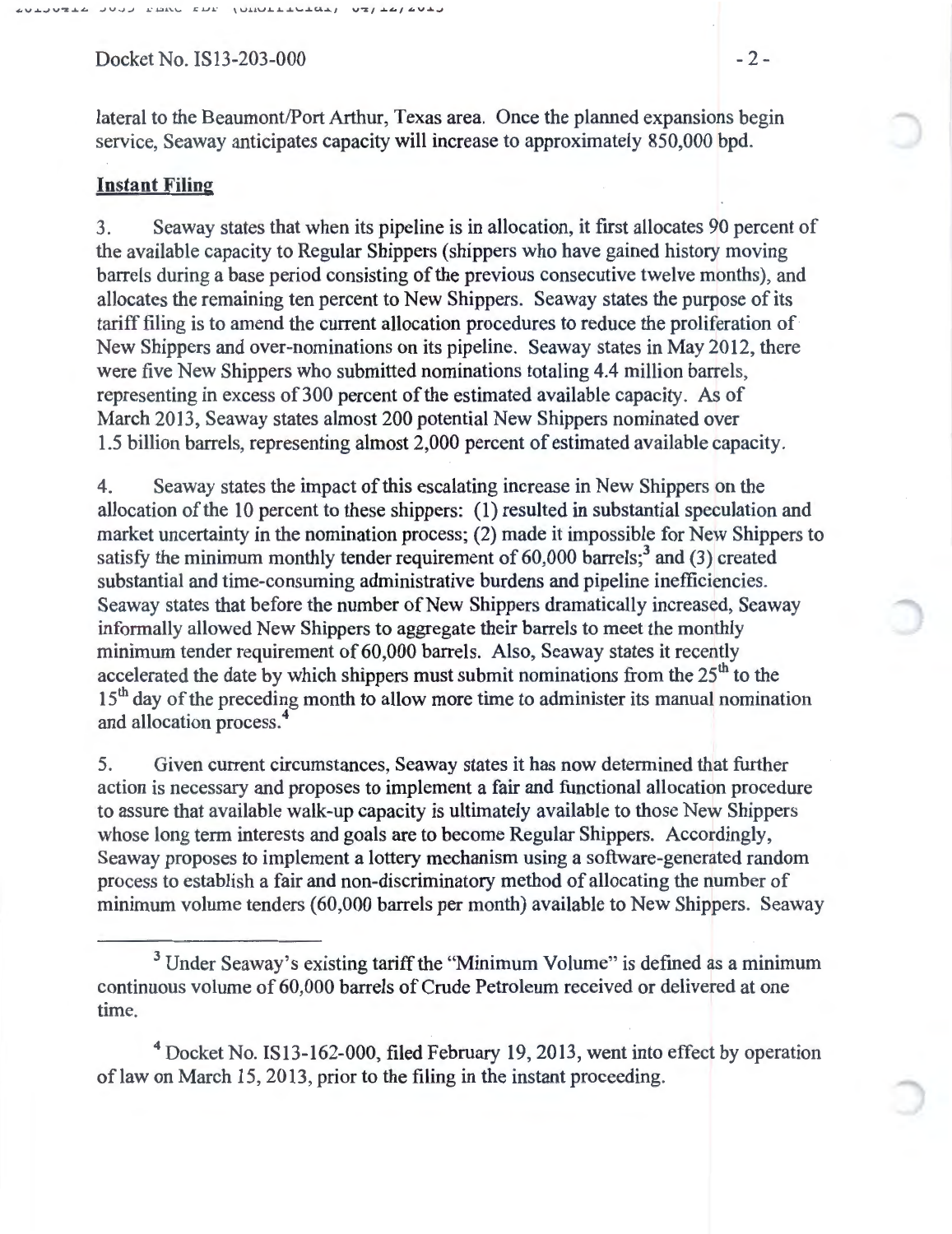Docket No. IS13-203-000 - 3 -

also proposes to modify the definition of "Affiliate" to ensure there are no affiliated winners obtaining capacity in the same lottery. Finally, Seaway states that although it has not met with all of its shippers to preview the lottery process, the proposed lottery system is consistent with lotteries currently in use. Seaway will monitor its lottery system going forward to determine whether other steps need be taken to make its allocation process as fair as possible.

### **Interventions and Protests**

6. On March 28, 2013, Suncor Energy (U.S.A.) Marketing, Inc. (Suncor) filed a protest and Apache Corporation (Apache) and Noble Energy, Inc. (Noble) filed a joint protest. Pursuant to Rule 214 (18 C.F.R. § 385.214 (2012)), all timely filed motions to intervene and any unopposed motions to intervene out-of-time filed before the issuance date of this order are granted. Permitting late comments and intervention at this stage of the proceeding will not disrupt the proceeding or place additional burdens on existing parties.

7. The protesters assert the Commission should reject Seaway's proposal, or suspend it for the maximum period and establish a technical conference. The protesters state that Seaway failed to convene a shipper meeting. They also argue there is no adequate record to determine whether the proposal appropriately resolves Seaway's claimed dilemmas, and question whether the proposal would unduly discriminate against New Shippers. They add that Seaway's proposed lottery is not the "agreed-upon result" of discussions with all of its shippers.

8. Suncor states a New Shipper must ship a minimum volume of 60,000 barrels in twelve consecutive months to achieve Regular Shipper status. Suncor states the high minimum tender and the low amount of capacity, combined with the requirement that New Shippers need to ship for twelve consecutive months, makes it very difficult for a New Shipper to transition to Regular Shipper status. Suncor states that it and its affiliates have shipped for ten consecutive months, and assuming actual shipments in April2013, they would have to win the lottery in May 2013 to become Regular Shippers. Suncor states that given the number of New Shippers, the chances that this will occur are less than ten percent. Apache and Noble, using Seaway's numbers from its transmittal letter (Seaway would allocate space to 13 of 200 New Shippers in a given month), state that uncommitted shippers will have a 6.5 percent chance of receiving any allocated capacity in any given month.

9. Suncor states that it would be highly unlikely for a New Shipper to win the lottery in twelve consecutive months, and thereby earn Regular Shipper status. Suncor states this could effectively restrict New Shipper access to the 90 percent of the available capacity allocated to the Committed Shippers, who are currently the Regular Shippers on the system. Suncor states that in *Enbridge (U.S.) Inc. and ExxonMobil Pipeline*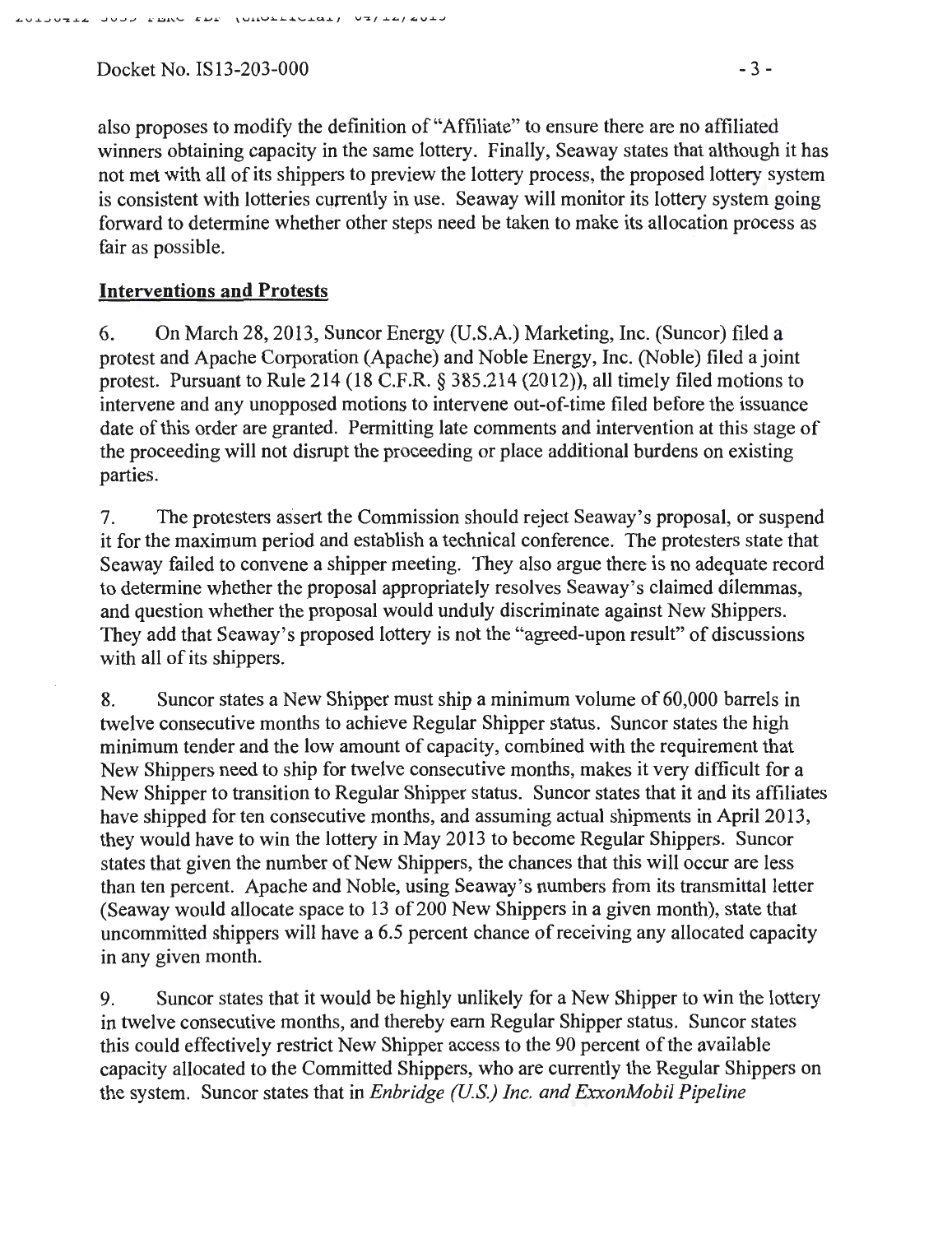Docket No. IS13-203-000 - 4 -

 $1$ UIIULLIULAII

*Company,* the Commission rejected as unduly discriminatory tariff provisions that essentially locked uncommitted shippers out of the vast majority of available capacity.<sup>5</sup>

10. Suncor states Seaway inaccurately represents that its proposed tariff filing is consistent with tariff provisions already in use by the industry. To the contrary, they continue, existing examples of lottery systems currently employed by oil pipelines do not require new shippers win the lottery process for twelve out of twelve months. Suncor states that in *CCPS Transportation, LLC,* the pipeline only requires a new shipper win the lottery in nine out of the twelve months in the base period,<sup>6</sup> and in *Enbridge Pipelines (North Dakota) LLC,* the pipeline also imposes an identical requirement of actual shipments in nine out of twelve months. 7 In *Enbridge Pipelines (Ozark) LLC,* Suncor states the pipeline imposes a similar requirement of actual shipments in only six out of twelve months.<sup>8</sup> Suncor is not aware of any pipeline with a lottery that allocates New Shipper capacity by requiring the New Shipper to win twelve out of twelve consecutive months to become a Regular Shipper. As such, Suncor argues Seaway's proposed tariff filing would appear to be inconsistent with common industry practices and could be unduly discriminatory.

11. Apache and Noble point out that the three pipelines cited by Suncor either do not have Committed Shippers, or Committed Shippers pay a premium rate for firm service, and their volumes are not subject to prorationing.<sup>9</sup> Further, Apache and Noble state that no entity challenged these other pipelines' lottery mechanisms as unduly preferential towards Committed Shippers and/or affiliates. According to Apache and Noble, Seaway's lottery proposal here serves to insulate and benefit its current Regular Shippers, some of which are Seaway's affiliates, and all of which are Committed Shippers. Thus, the protesters attempt to distinguish the cases cited by Seaway supporting its lottery

<sup>5</sup> Enbridge (U.S.) Inc. and ExxonMobil Pipeline Company, 124 FERC [61,199, at PP 33-37 (2008) (citing *Texaco Pipeline Inc.,* 74 FERC ~ 61,071, at 61,201 (1996)).

 $6$  FERC Tariff No. 37.1.0 at Item No. 17, Docket No. IS12-233-000 (filed April 16, 2012).

 $7$  FERC Tariff No. 71.13.0 at Item No. 10, Docket No. IS12-548-000 (filed August 15, 2012).

8 FERC Tariff No. 47.1.0 at Item No. 75(b)(i), Docket No. IS12-37-000 (filed November 18, 2011).

<sup>9</sup> See, e.g., CCPS Transportation, LLC, 121 FERC ¶ 61,253, at P 19 (2007); *Enbridge Pipelines (North Dakota) LLC,* 133 FERC ~ 61,167, at P 39 (2010); *Enbridge Pipelines (Ozark) LLC,* FERC Tariff No. 48.2.0 (showing a single rate for transportation service, rather than an uncommitted and a committed rate).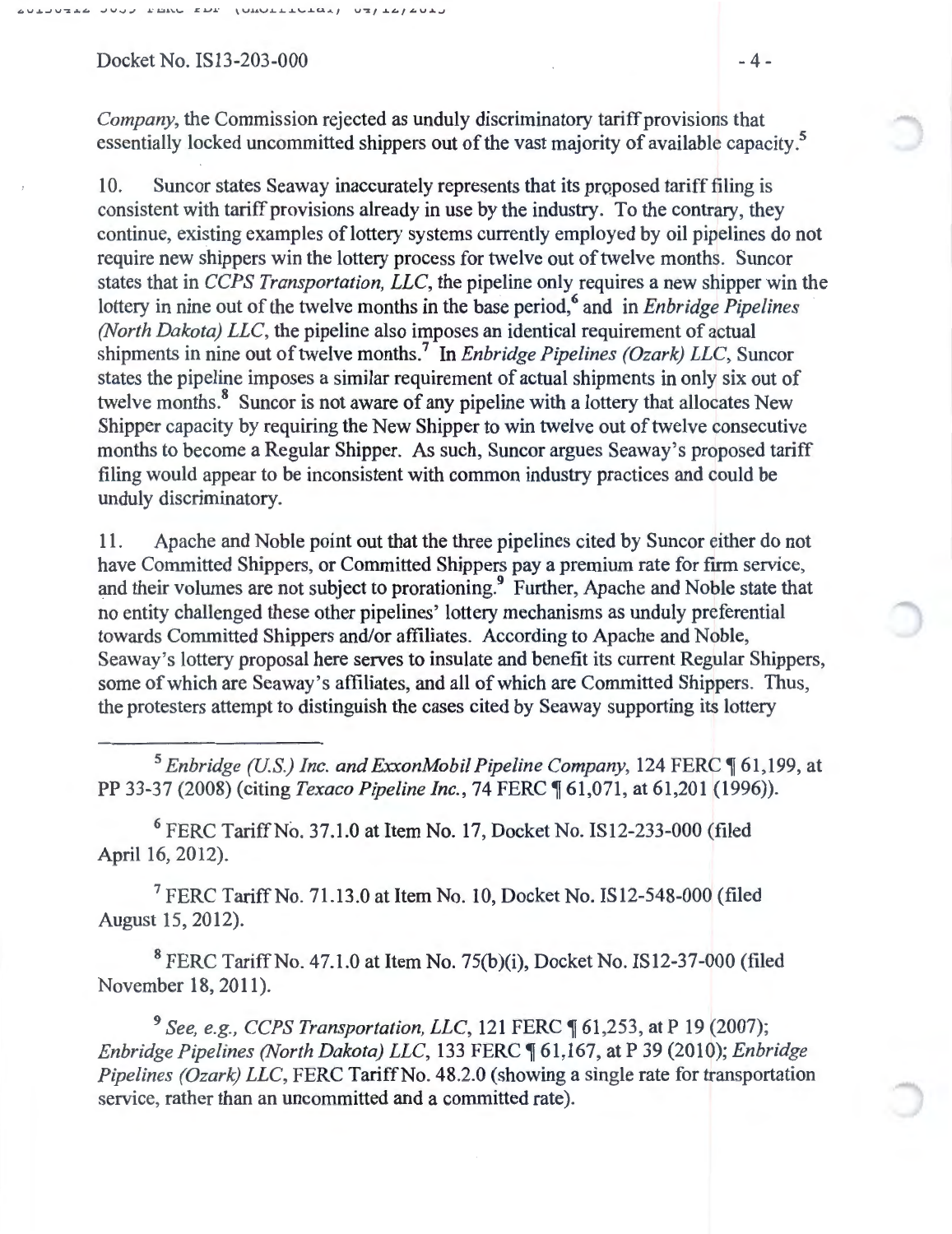Docket No. IS13-203-000 - 5-

proposal, and allege the Commission was not faced with the discrimination and affiliate abuse issues they argue are present in Seaway's case.

#### Seaway's Answer

12. On April2, 2013, in its response to the protests, Seaway filed an answer. Seaway states the purpose of the lottery mechanism is to ensure continued access to the system for New Shippers who could not ship, because the proliferation of New Shippers caused the individual shipper allocations to be significantly below the monthly minimum tender requirement. As of April 2013, Seaway states there are now 275 nominating New Shippers on Seaway (75 more New Shippers in the three weeks since Seaway filed the instant proposal). Despite the large number of shippers, Seaway states only two protests were received. Seaway states the protesters had every opportunity to become Regular Shippers by becoming committed shippers during Seaway's two open seasons, but they voluntarily chose not to do so. In any event, Seaway states the protesters miss the entire point of the lottery, which is to ensure that New Shippers continue to have a meaningful opportunity to gain access to the ten percent of Seaway capacity allocated to them.

13. Seaway states the 275 New Shippers in April2013 nominated a total of2.1 billion barrels, which represents approximately 237,000 percent of the capacity available to these 275 New Shippers. Currently, Seaway states its approximately 900,000 barrels of capacity available for the 275 New Shippers each month allows less than 3,300 barrels per month to each New Shipper. Seaway states it currently transports up to six different types of crude oil, and ultimately anticipates moving up to twenty different types. Therefore, Seaway states it is not manageable from an operational perspective to operate its system by moving batches in such small amounts. Furthermore, it does not have the luxury of waiting to resolve the current issues.

#### **Discussion**

14. In its filing, Seaway proposes to revise its tariff to implement a lottery system for the allocation of uncommitted capacity on its Longhaul 30-inch system. Seaway asserts the number of shippers seeking to nominate barrels on the pipeline has increased to extraordinary levels. For example, Seaway submits that as of March 2013 over 200 shippers nominated 2000 percent of the available capacity. Seaway asserts the lottery mechanism is a fair and functional allocation procedure given the circumstances, and should ensure the available capacity is ultimately made available to those shippers whose long term interests are to become Regular Shippers.

15. The protesters, Suncor, and Apache and Noble (jointly), assert that the Commission should reject the proposed tariff, or, in the alternative suspend for seven months and establish a technical conference. The protesters contend the proposed tariff will effectively ensure capacity and space for existing Committed Shippers and, from a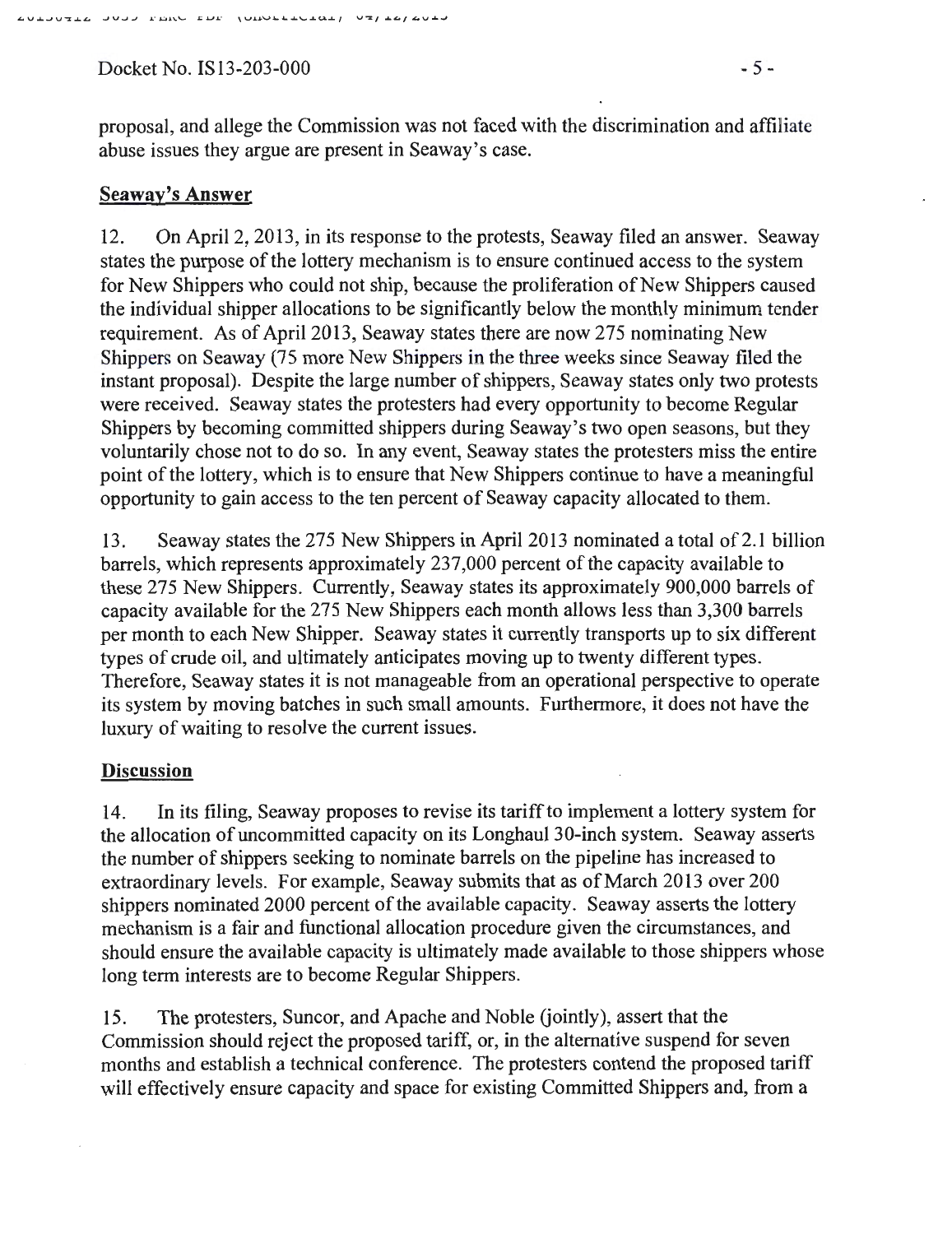$Docket No. IS13-203-000$  - 6 -

practical perspective, will deprive New Shippers of the ability to achieve Regular Shipper status.

16. The Commission has carefully weighed the interest of the pipeline in allocating uncommitted capacity on its system in a fair and efficient manner against the interest of the protesters who are concerned that Seaway's proposal will prevent them from achieving Regular Shipper status. The Commission finds that on balance the proposed revisions represent a just and reasonable solution to the difficult apportionment problems that have affected Seaway since it began moving crude oil north to south in May 2012.

17. The Commission recognizes that the protesters are concerned that the chances of winning Seaway's proposed lottery are low given the high number of nominations. As Seaway itself states, it has grown from five shippers in May 2012 to 275 potential shippers as of April2013. However, Seaway designed the proposed changes to reduce the substantial speculation and market uncertainty inherent in the current nomination and allocation process. As Seaway stated in its answer, speculators and individuals with no apparent access to oil, as well as shell companies, are attempting to game the system by signing up as New Shippers, presumably in an attempt to broker the capacity in the secondary market.

18. Seaway designed the lottery to ensure that New Shippers will be eligible to ship because they will qualify for the minimum batch size of 60,000 barrels per month. Under Seaway's proposal, thirteen shippers would split 26,500 bpd of capacity. Each shipper would receive just over 2000 bpd of capacity and over thirty days would qualify for the 60,000 barrel monthly minimum batch size. Currently, no New Shipper qualifies for the minimum batch size because of the large number of uncommitted shippers. New Shippers are only qualifying for the monthly minimum batch size on an aggregate basis because Seaway has been informally hatching certain shipments together. The Commission understands how such an informal hatching procedure can become so unwieldy and creates significant administrative burdens and operational inefficiencies because of the large number of New Shippers, as Seaway claims. As Seaway points out, the process will be even more unworkable when Seaway begins moving twenty different types of crude in 2014.

19. The Commission finds persuasive Seaway's explanation that the lottery will likely reduce the number of speculators because if such an entity wins the lottery it will need to deliver volumes equal to the minimum tender or pay the tariff charge related to the amount of its allocation. The Commission also finds that Seaway's proposal to prevent shippers from nominating for more than the total capacity reserved for New Shippers should also mitigate the current allocation problems.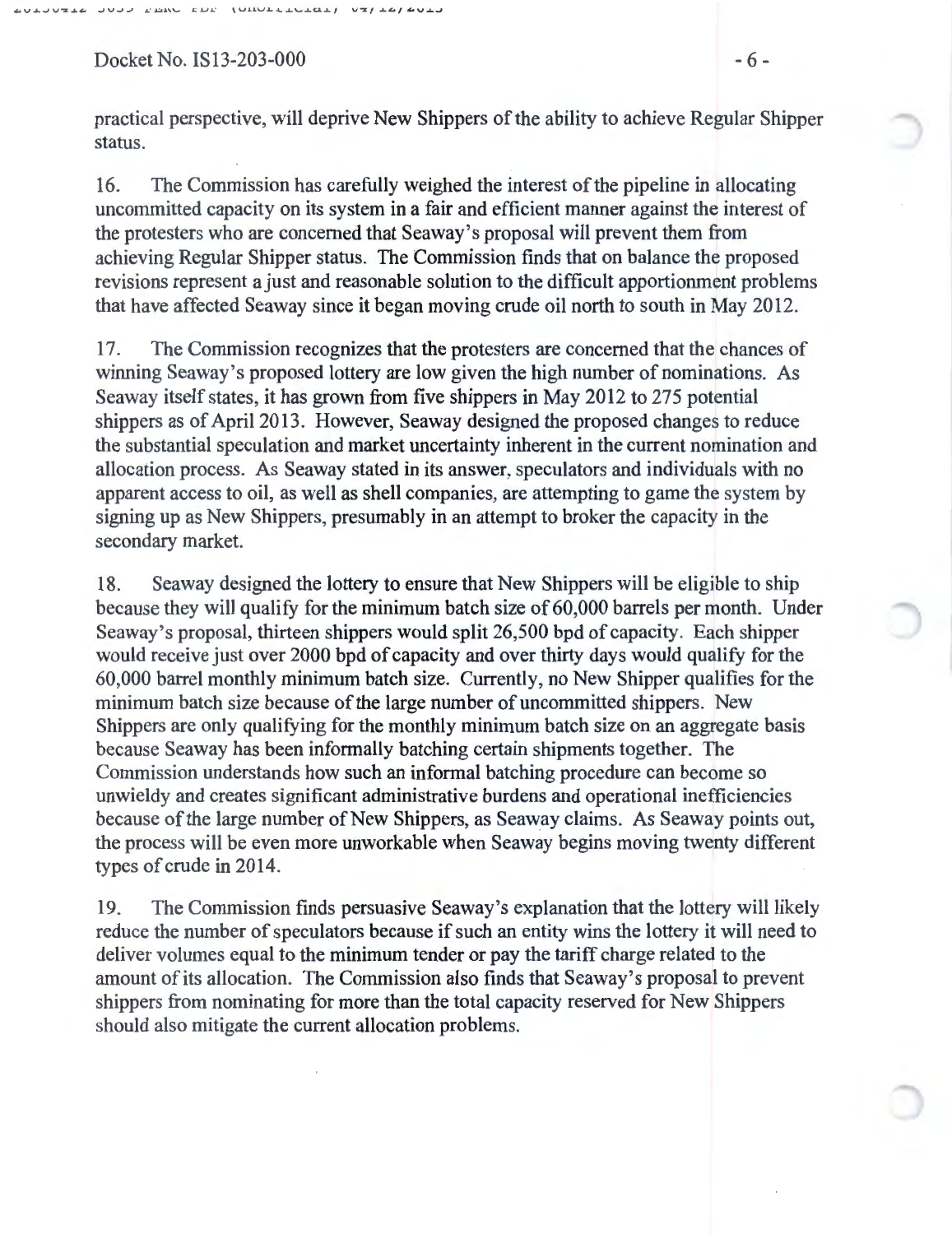Docket No. IS 13-203-000  $-7 -$ 

AUIJUTIA JUJU PERU EDE (UNULLIUITIOI) UT/IA/AUI-

20. Seaway also indicated it will monitor its experience under the lottery system and will seek to determine if it needs to further amend its tariff. For example, Seaway states it is reviewing the possibility of establishing an affidavit procedure to verify the bona fide status of potential walk up shippers similar to those instituted by other pipelines.

21. The Commission finds the protesters' arguments that the proposal is inconsistent with Commission precedent unpersuasive.<sup>10</sup> While consultation with a pipeline's shippers to discuss proposed tariff revisions can be beneficial it is not required. Therefore, the fact that Seaway did not meet with its shippers does not affect the analysis of its revised allocation procedure. Moreover, crafting an allocation procedure is specific to the circumstances of each pipeline and the fact that other pipelines may use lottery systems that allow shippers to qualify for Regular Shipper status based on parameters less than the twelve out of twelve months required by Seaway does not render it unjust and unreasonable. Given that all New Shippers will be subject to the same lottery system, and therefore treated equally, there is no issue of undue discrimination.

22. While we recognize the concerns raised by protesters regarding their potential to achieve Regular Shipper status when Seaway's proposed lottery system is combined with its existing tariff provisions, those shippers have not shown that they are thereby subject to discrimination when compared to other shippers that are similarly situated. And regardless of our legal standards on discrimination, it appears that Seaway's proposal will leave protesters no worse off in this regard than they would be under the status quo.<sup>11</sup> As we note above, Seaway has committed to monitor its experience under this system and consider further tariff amendments if needed

23. The Commission finds that Seaway has made a good faith attempt to alleviate the apportionment problems with uncommitted capacity on its system in order to protect bona fide shippers who intend to be long term customers on Seaway. Seaway's proposal is therefore superior to allowing the ongoing apportionment problems under the current procedure to continue unchecked. The existing system would allow the unrestrained

<sup>10</sup> Enbridge (U.S.) Inc. and ExxonMobil Pipeline Company, 124 FERC  $\P$  61,199 (2008) is not applicable because in that proceeding the pipeline proposed that firm shippers pay a discounted rate compared to uncommitted shippers and also not be subject to prorationing, which was contrary to Commission precedent. Here Committed Shippers do not have firm service.

 $11$  In fact, if Seaway's proposed lottery system is successful in reducing the proliferation of New Shippers (particularly those speculating in available capacity), Seaway's proposal could improve the odds of New Shippers becoming Regular Shippers.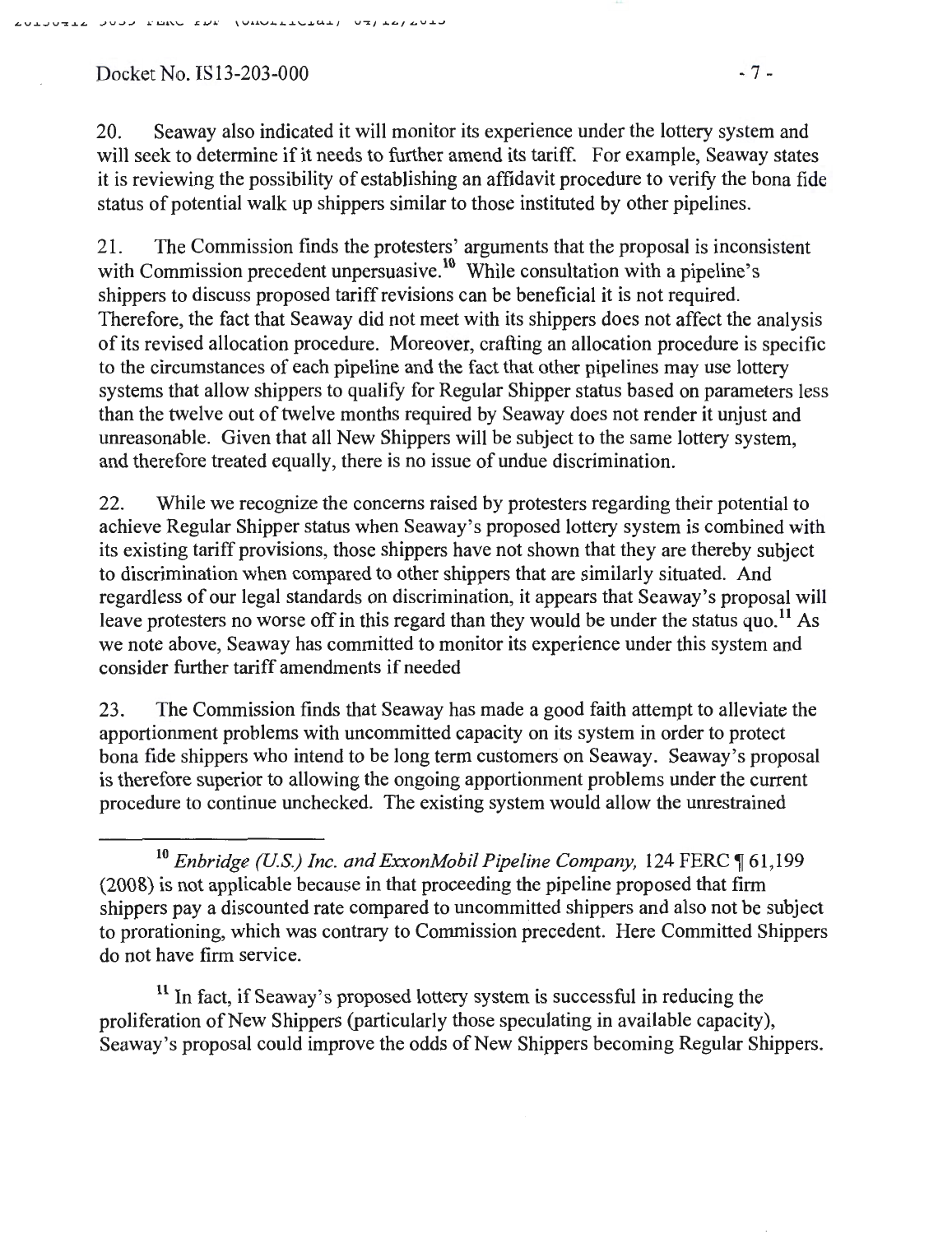Docket No. IS 13-203-000  $-8$  -

proliferation of individuals without access to crude oil, to the detriment of New Shippers with actual barrels to ship. Since the various grades of oil on the pipeline render informal hatching infeasible, the proposed tariff revisions strike a reasonable balance, and appear to allocate reasonably the available ten percent of the pipeline's capacity reserved for New Shippers. Accordingly, Seaway's proposed FERC Tariff No. 2.3.0, is accepted to take effect April 15, 2013.

The Commission orders:

Seaway's FERC Tariff No. 2.3.0 is accepted, effective April 15, 2013.

By the Commission.

 $(SEAL)$ 

Nathaniel J. Davis, Sr., Deputy Secretary.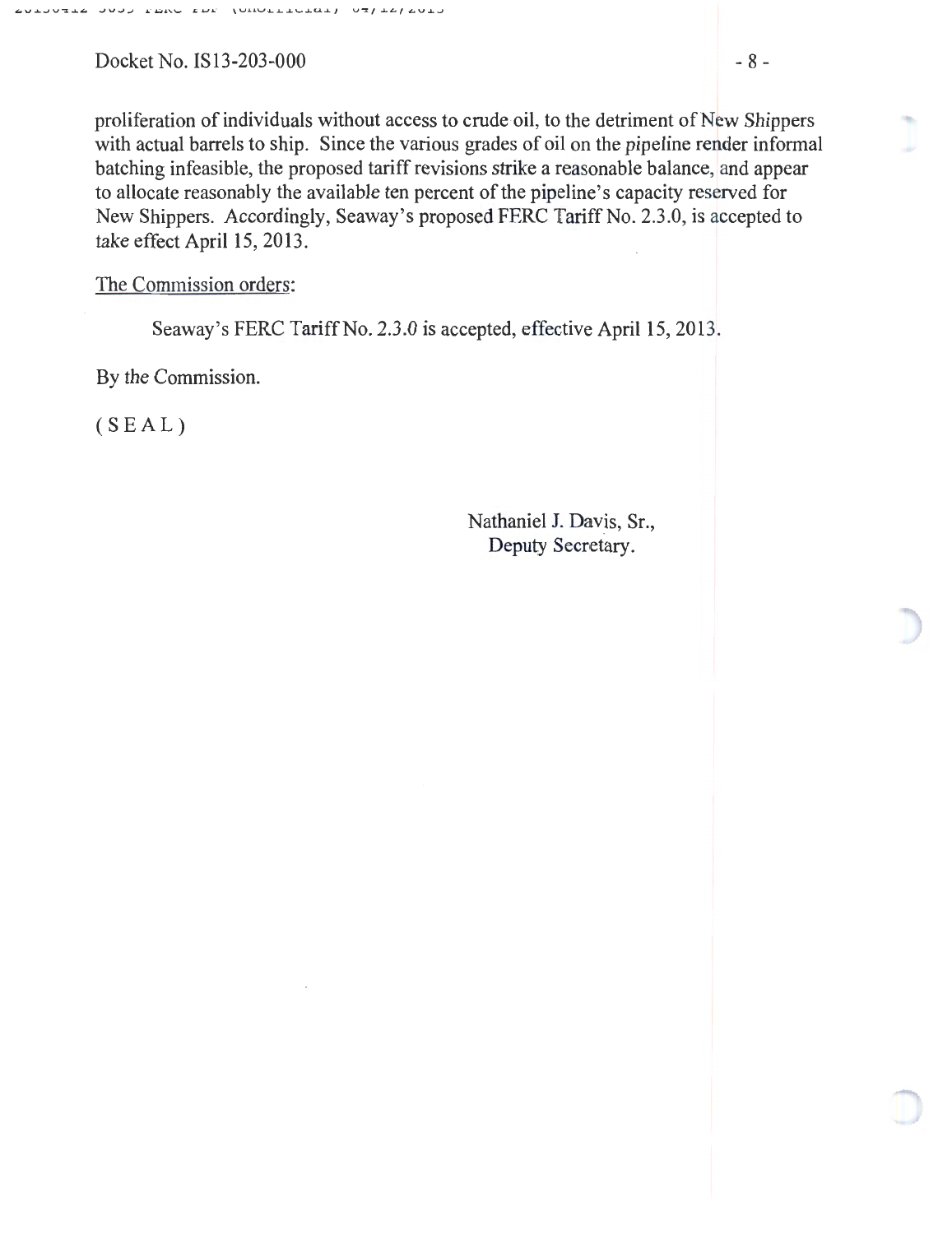AULUSIA DUD PERU EUF (UNULLIULAI) UT/IA/AULU

Document Content (s)

 $\label{eq:2.1} \mathcal{L}(\mathcal{L}(\mathcal{L})) = \mathcal{L}(\mathcal{L}(\mathcal{L})) = \mathcal{L}(\mathcal{L}(\mathcal{L})) = \mathcal{L}(\mathcal{L}(\mathcal{L})) = \mathcal{L}(\mathcal{L}(\mathcal{L}))$ 

 $\mathcal{L}(\mathcal{L}^{\mathcal{L}})$  and  $\mathcal{L}(\mathcal{L}^{\mathcal{L}})$  and  $\mathcal{L}(\mathcal{L}^{\mathcal{L}})$  and  $\mathcal{L}(\mathcal{L}^{\mathcal{L}})$